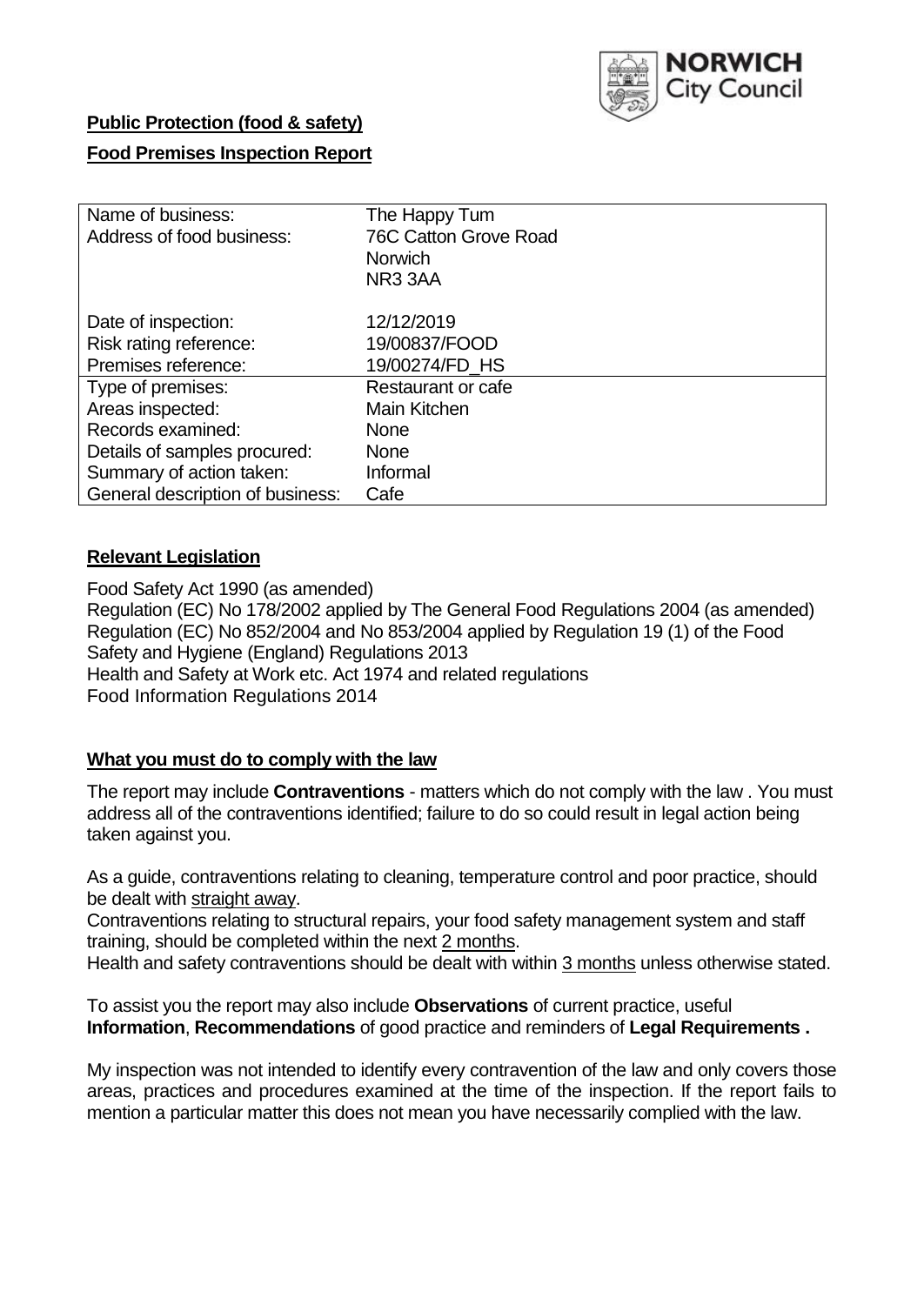# **FOOD SAFETY**

### **How we calculate your Food Hygiene Rating:**

The food safety section has been divided into the three areas which you are scored against for the hygiene rating: 1. food hygiene and safety procedures, 2. structural requirements and 3. confidence in management/control procedures. Each section begins with a summary of what was observed and the score you have been given. Details of how these scores combine to produce your overall food hygiene rating are shown in the table.

| <b>Compliance Area</b>                     |          |                |          | <b>You Score</b> |               |    |           |                 |      |  |  |
|--------------------------------------------|----------|----------------|----------|------------------|---------------|----|-----------|-----------------|------|--|--|
| Food Hygiene and Safety                    |          |                |          | $\Omega$         | 5             | 10 | 15        | 20              | 25   |  |  |
| <b>Structure and Cleaning</b>              |          |                | $\Omega$ | 5                | 10            | 15 | 20        | 25              |      |  |  |
| Confidence in management & control systems |          |                | $\Omega$ | 5                | 10            | 15 | 20        | 30 <sup>°</sup> |      |  |  |
|                                            |          |                |          |                  |               |    |           |                 |      |  |  |
| <b>Your Total score</b>                    | $0 - 15$ | 20             |          | $25 - 30$        | $35 - 40$     |    | $45 - 50$ |                 | > 50 |  |  |
| <b>Your Worst score</b>                    | 5        | 10             |          | 10               | 15            |    | 20        |                 |      |  |  |
|                                            |          |                |          |                  |               |    |           |                 |      |  |  |
| <b>Your Rating is</b>                      | 5.       | $\overline{4}$ |          | 3                | $\mathcal{P}$ |    |           |                 | O    |  |  |

Your Food Hygiene Rating is 3 - a generally satisfactory standard

## **1. Food Hygiene and Safety**

Food hygiene standards are generally satisfactory and maintained. There is evidence of some non-compliance with legal requirements. Some lapses are evident however generally you have satisfactory food handling practices and procedures and adequate control measures to prevent cross-contamination are in place. The contraventions require your attention; although not critical to food safety they may become so if not addressed. **(Score 10)**

000300

### Contamination risks

**Contravention** The following exposed ready-to-eat food and or its packaging to the risk of cross-contamination with foodborne bacteria from raw meat or unwashed fruits and vegetables:

- raw foods e.g bacon was being stored next to cooked foods e.g cooked sausages and above tomatoes in the upright larder fridge
- cooked foods e.g fruit pies were being stored on top of raw foods e.g burgers in the Future freezer
- probe thermometer was not being effectively cleaned between usage
- same containers and tongs were being used for raw and ready-to-eat foods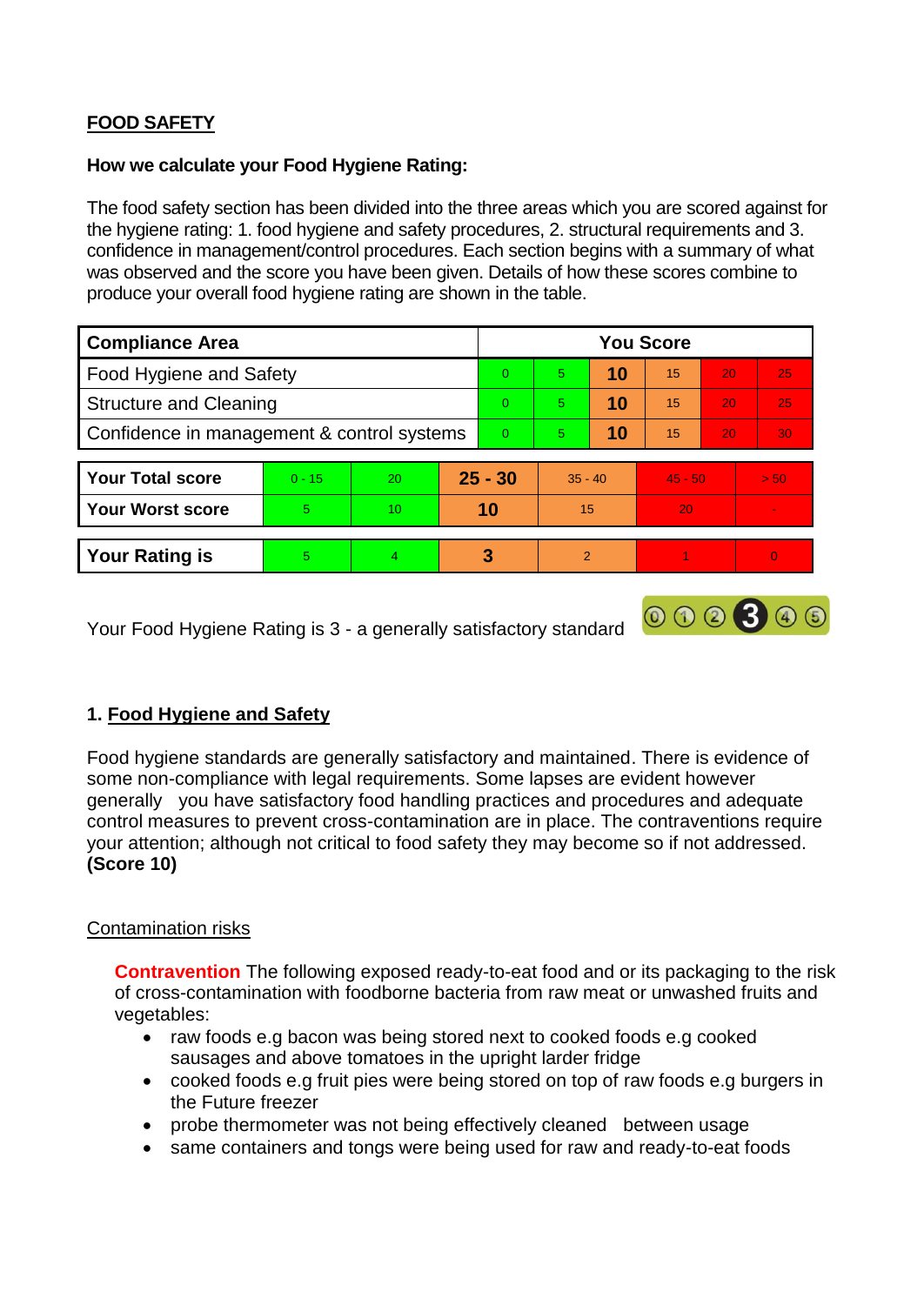**Observation** Razors were being stored near the washing up sink and the wash hand basin. Staff must not shave inside the food premises as there is a risk of contaminating food and the premises.

**Legal Requirement** At all stages of production, processing and distribution, food must be protected from any contamination likely to render it unfit for human consumption, injurious to health or contaminated in such a way that it would be unreasonable to expect it to be consumed in that state.

**Guidance** The FSA (visit www.food.gov.uk for more information) has issued guidance on controlling E.coli 0157 through:

- the complete separation of raw and ready-to-eat food
- the correct use of wash-hand basins and thorough handwashing
- having dedicated equipment (including complex equipment) for raw and ready-to-eat foods
- through 2-stage cleaning and the correct use of sanitisers
- and by controlling the risks posed by soily vegetables.

**Guidance** Equipment, utensils, dishes and wrapping materials used for RTE foods are not to be stored in open storage (i.e. a storage area that cannot be closed) underneath a worktop where preparation of raw foods is undertaken as this could lead to cross-contamination.

**Recommendation** Provide separate equipment and utensils designated for use with either raw or ready-to-eat foods, which can be easily identified (e.g. colour coded) and stored and washed separately.

**Information** Acrylamide is a carcinogenic chemical that is formed when some foods containing carbohydrate e.g. potatoes and bread, are cooked at high temperatures (i.e. above 120°C). Cooking methods that often exceed this temperature include frying, roasting, baking, grilling and toasting. All have the potential to produce acrylamide in concentrations which could be harmful.

#### Hand-washing

**Contravention** The following indicated that hand-washing was not suitably managed:

• there was no soap or hygienic towel to wash hand basin

### Personal Hygiene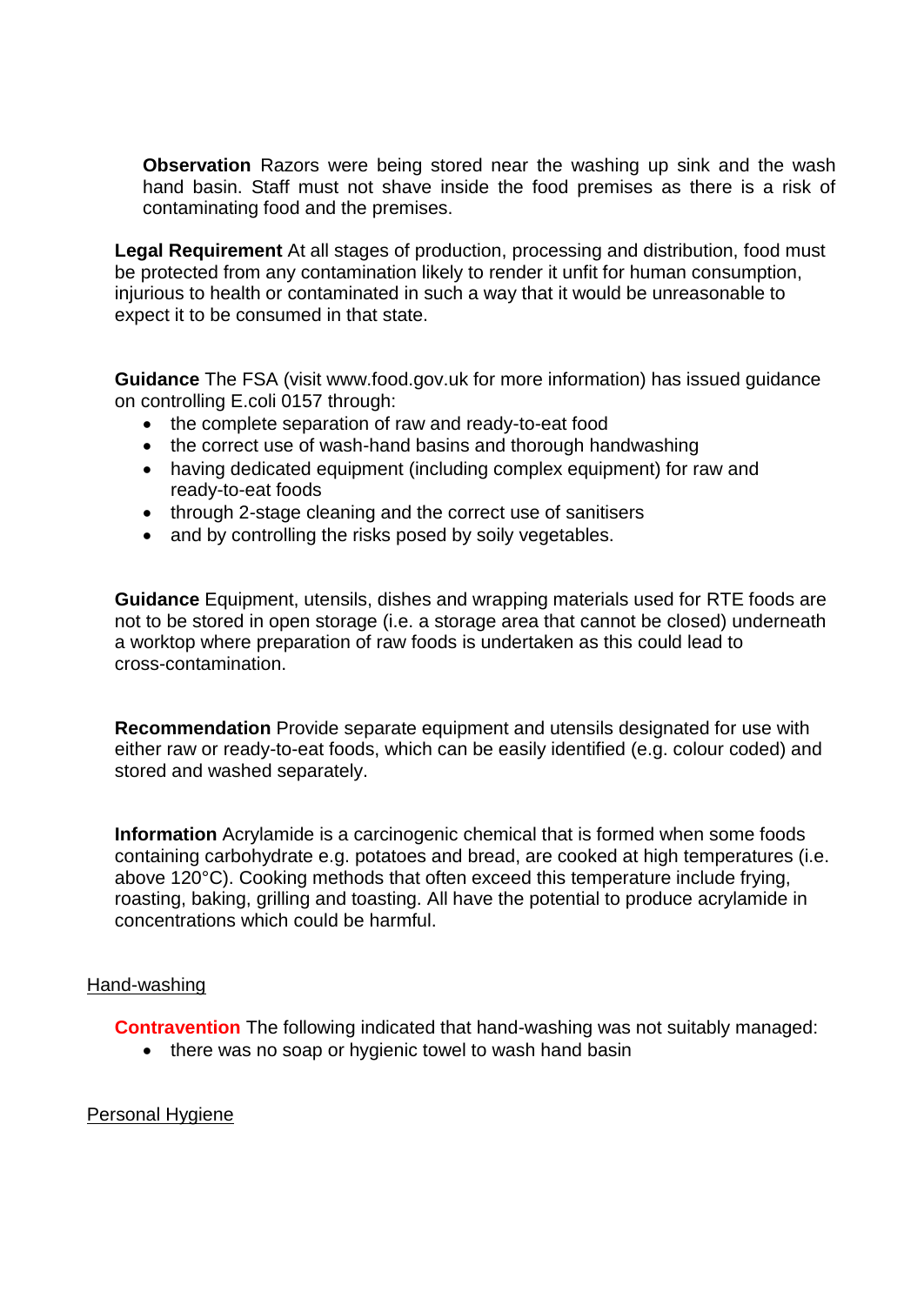**Contravention** The following are examples of poor personal hygiene or where it was made difficult for food handlers to maintain sufficiently high standards of personal cleanliness:

• a food handler was wearing a watch

**Recommendation** To further improve personal hygiene I suggest:

• full aprons or chef whites are worn when preparing food as hoodies/jumpers can shed fibres onto food

### Temperature Control

**Legal requirement** If you rely on selling COLD food (displayed over 8°C) within four hours you must be able to demonstrate your system for ensuring food is either sold, placed under refrigeration, or discarded, before the four hours have elapsed.

**Recommendation** In addition to the visual checks you undertake, use a probe thermometer to check the core temperature of cooked and reheated foods. The temperature should reach 75°C for 30 seconds or an equivalent time/temperature combination (e.g. 80°C for 10 seconds).

### Poor Practices

**Contravention** The following matters represented poor practice and if allowed to continue may cause food to become contaminated or lead to its deterioration:

open canned tomatoes and mixed vegetables were being stored in the fridge

**Legal requirement** once opened canned food which is to be stored should be transferred to plastic containers, designed for the storage of food, to prevent chemical contamination of the food

## **2. Structure and Cleaning**

The structure facilities and standard of cleaning and maintenance are of a generally satisfactory standard but there are some repairs and/or improvements which are required in order for you to comply with the law. Pest control and waste disposal provisions are adequate. The contraventions require your attention; although not critical to food safety they may become so if not addressed. **(Score 10)**

### Cleaning of Structure

**Contravention** The following items were dirty and require more frequent and thorough cleaning:

• ceiling above griddle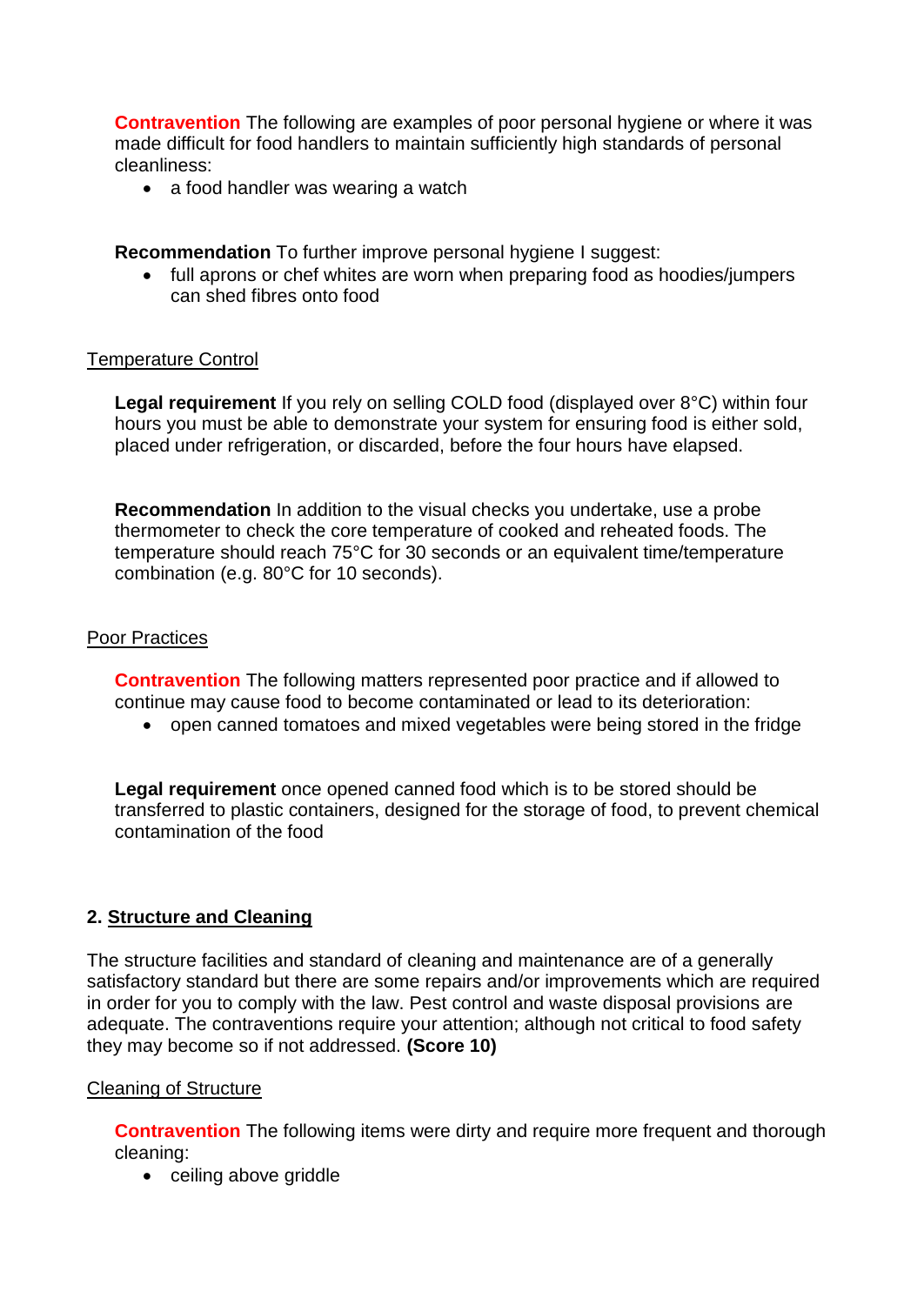**Recommendation** Housekeeping could be greatly improved. Remove redundant items and equipment from food rooms, tidy away miscellaneous objects into drawers and boxes and keep work surfaces and the floor clear for ease of cleaning and disinfection.

### Cleaning of Equipment and Food Contact Surfaces

**Contravention** The following items are dirty and must be cleaned:

- top to seals to Future freezer
- seals to small freezer
- seals to under counter freezer
- blade to table top can opener
- white and yellow cutting board are badly scored and need replacing

**Recommendation** I recommend that you purchase probe wipes to clean your probe thermometer

### Cleaning Chemicals / Materials / Equipment and Methods

**Information** Ensure you use a surface sanitiser that conforms to BS EN 1276:1997 or BS EN 13697:2001. This information should be available on the label or by contacting the manufacturer.

**Information** A surface sanitiser may be rendered ineffective if you are not following the correct dilutions or allowing a sufficient time for the product to work (contact time). Always follow the instructions on the product label.

#### **Maintenance**

.

**Contravention** The following had not been suitably maintained and must be repaired or replaced:

- the structure to the counter had been constructed using bare wood. You need to seal/treat/paint the wood to leave a smooth impervious surface that can be easily cleaned
- the mechanism was missing to the extraction canopy above the cooker. However you informed me that you were due to repair this very soon

### Facilities and Structural provision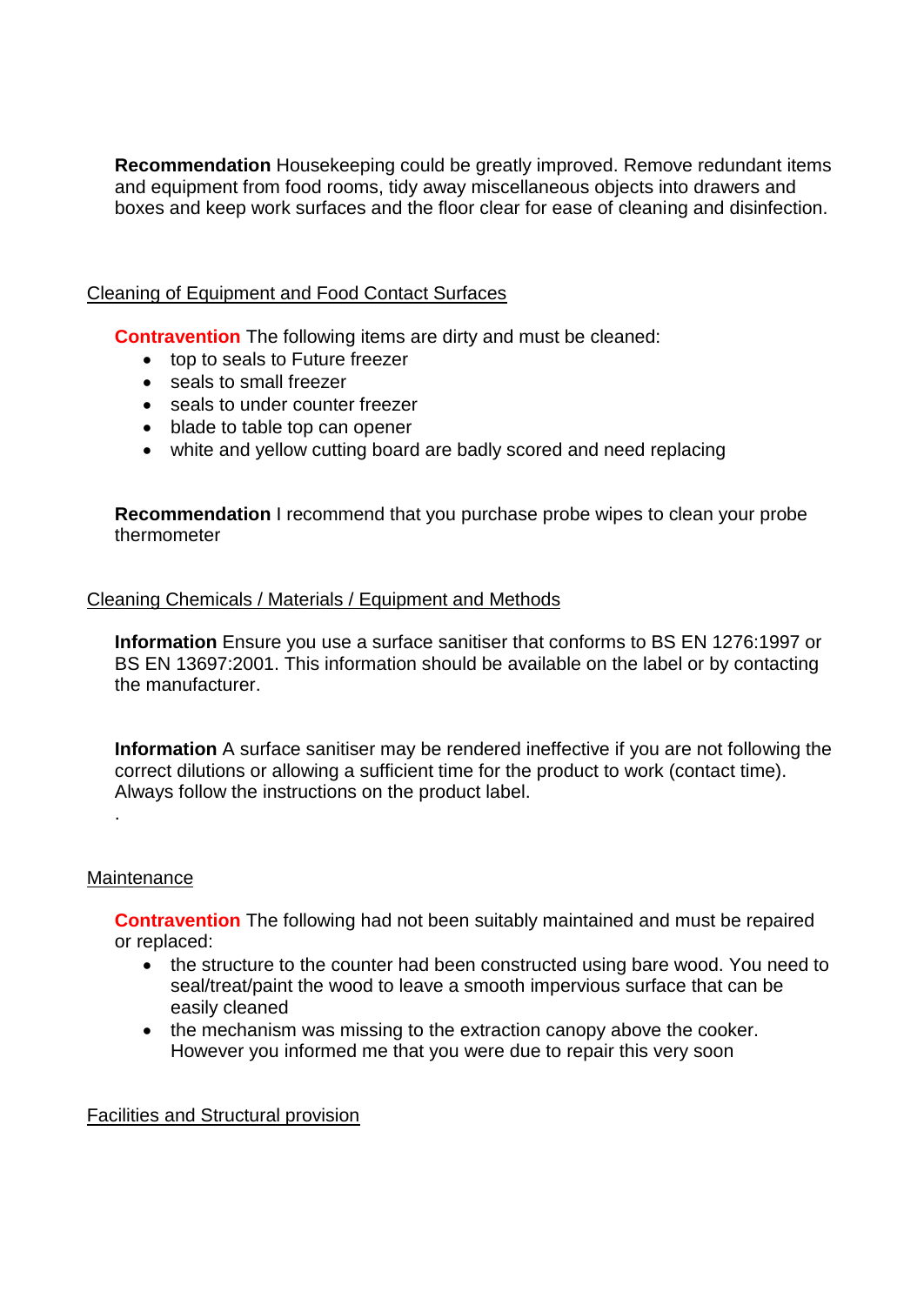**Recommendation** a plastic diffuser cover is recommended on all fluorescent strip lighting. These can be removed for cleaning and will help contain glass fragments in the event of a breakage

#### Pest Control

**Observation** I was pleased to see that the premises was proofed against the entry of pests and that pest control procedures were in place.

#### **3. Confidence in Management**

There are generally satisfactory food safety controls in place although there is evidence of some non-compliance with the law. The contraventions require your attention; although not critical to food safety they may become so if not addressed. **(Score 10)**

Type of Food Safety Management System Required

**Contravention** You do not have a food safety management system. Implement Safer Food Better Business or an equivalent food safety management system.

**Legal Requirement** Food business operators must put in place, implement and maintain a permanent procedure or procedures based on HACCP principles:

- Identify hazards to food.
- Identify the critical limits (what is acceptable and unacceptable).
- Monitor critical control points to ensure critical limits are met.
- Keep appropriate records to demonstrate control measures are effective.

**Legal Requirement** Ensure that your food safety management system is available on site so your staff can refer to your procedures and so that daily records of checks can be completed.

**Information** You can download a Safer Food Better Business pack and refill diary pages from the FSA website: www.food.gov.uk/business-industry/caterers/sfbb

**Information** Contact us for details of our Safer Food Better Business workshops on 01603 212747 or visit our webpage www.norwich.gov.uk

**Information** As you are a new business you have been given the benefit of the doubt despite your food safety management system not fully complying with the law. You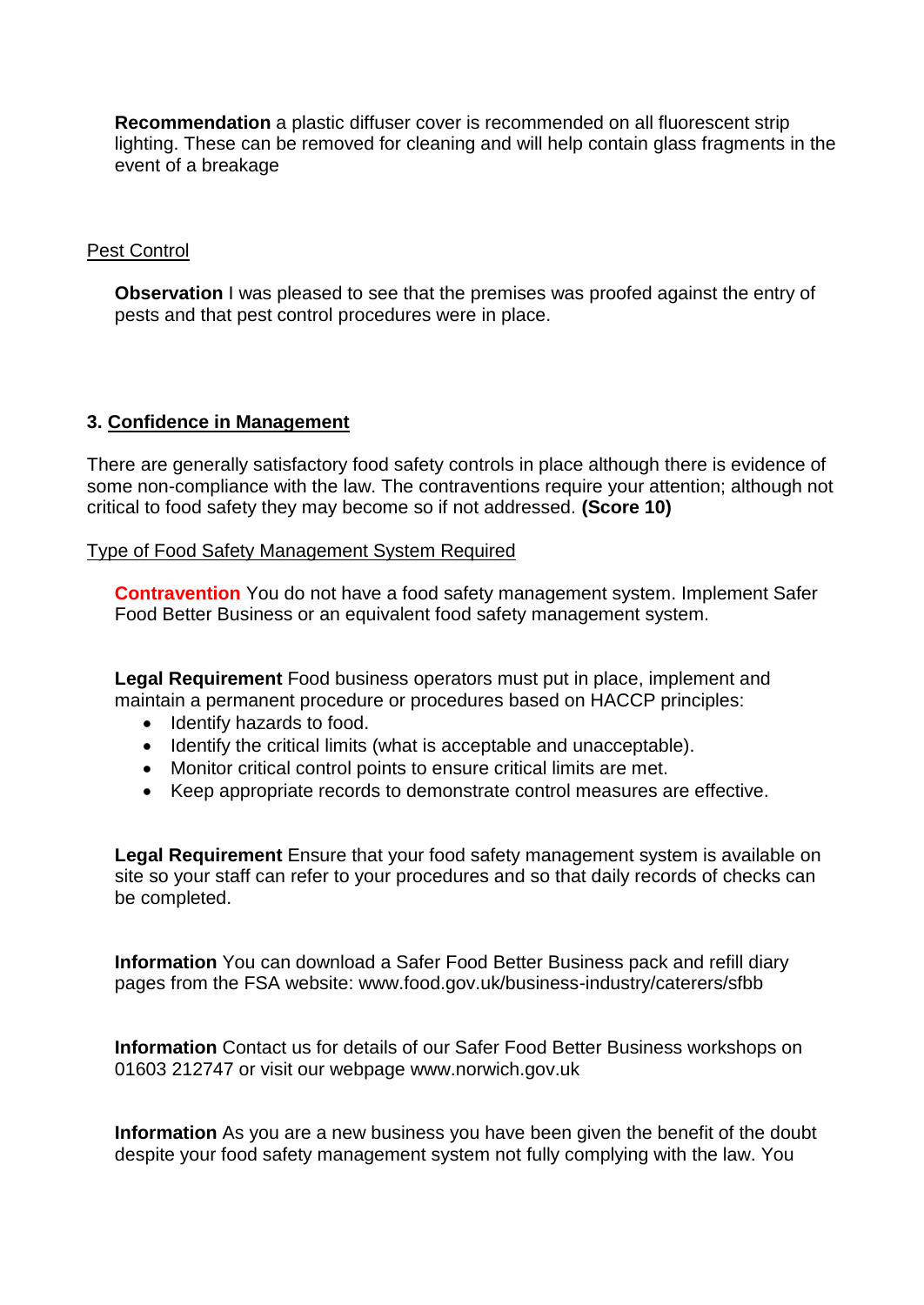must act on this now as your hygiene rating score will be reduced to a maximum of 1 if there is a similar situational at the next visit.

#### Food Hazard Identification and Control

**Contravention** You have not identified these food hazards or the methods of control at critical points in your operation:

- storing raw foods next to ready-to-eat foods
- using same containers for raw and ready-to-eat foods

#### **Traceability**

**Observation** Your records were such that food could easily be traced back to its supplier.

#### **Training**

**Contravention** The following evidence indicates there is a staff training need as food handlers:

- were unaware of the contact time for the sanitiser
- did not know the critical temperature for cooking foods

### Infection Control / Sickness / Exclusion Policy

**Observation** Policies were in place to prevent any infected food handler from contaminating food.

#### Allergens

**Contravention** You are failing to manage allergens properly:

**Legal requirement** Caterers must provide allergy information on all unpackaged food they sell. Catering businesses include restaurants, takeaways, deli counters, bakeries and sandwich bars etc. The potential for cross-contamination by allergens must also be made known to consumers. You can obtain more information from the Trading Standards website: [www.norfolk.gov.uk/abc](http://www.norfolk.gov.uk/abc)

**Information** Allergen information could be written down on a chalk board or chart, or provided orally by a member of staff. Where the specific allergen information is not provided upfront, clear signposting to where this information could be obtained must be provided.